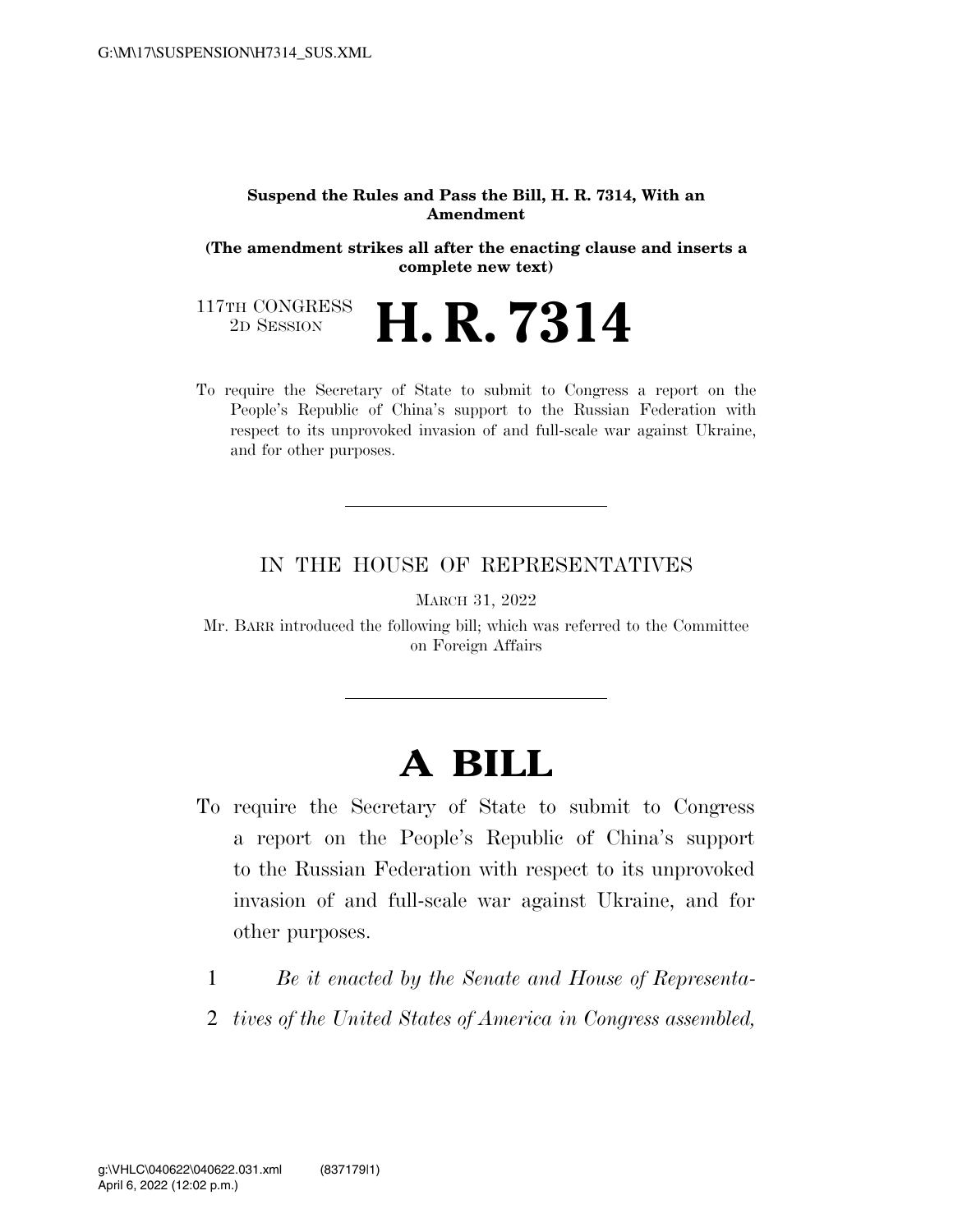$\mathfrak{D}$ 

## **SECTION 1. SHORT TITLE.**

 This Act may be cited as the ''Assessing Xi's Inter-ference and Subversion Act'' or ''AXIS Act''.

### **SEC. 2. FINDINGS AND SENSE OF CONGRESS.**

(a) FINDINGS.—Congress finds the following:

 (1) On February 4, 2022, weeks ahead of the Russian Federation's invasion of Ukraine, Russia and the People's Republic of China released a joint statement following a meeting between Vladimir Putin and Xi Jinping, which outlined a strategic partnership with ''no limits'' and no ''forbidden'' areas for cooperation.

 (2) On February 24, 2022, Russia invaded Ukraine in an unprovoked and unjustified act of war.

 (3) China abstained from voting on the Feb- ruary 25, 2022, United Nations Security Council resolution and the March 2, 2022, United Nations General Assembly resolution condemning Russia's invasion of Ukraine.

 (4) As of April 1, 2022, China has not publicly condemned Russia's unprovoked and illegal invasion of Ukraine.

 (5) In his call with Xi Jinping on March 18, 2022, President Joe Biden communicated that there would be ''implications and consequences if China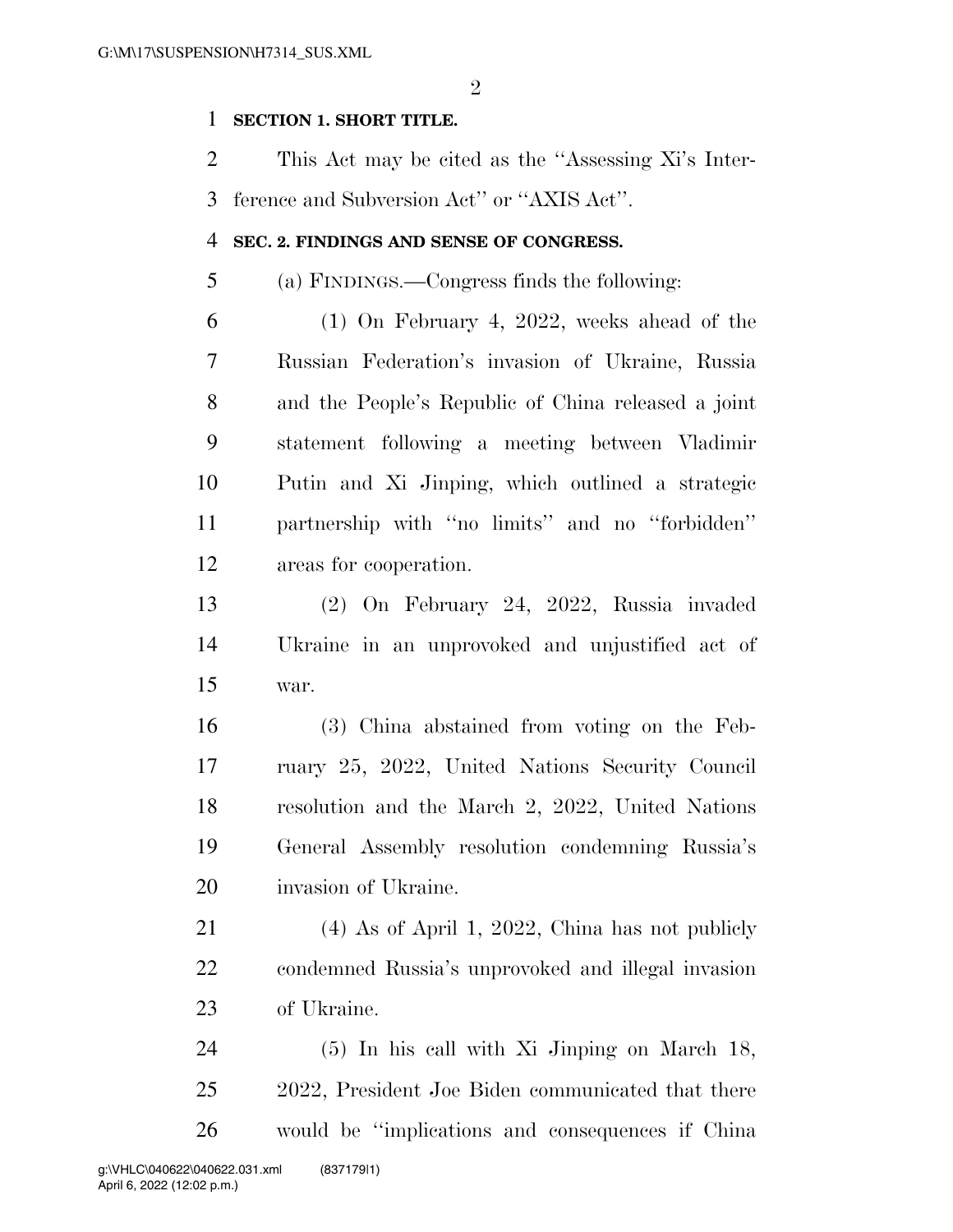provides material support to Russia as it conducts brutal attacks against Ukrainian cities and civil-ians''.

 (b) SENSE OF CONGRESS.—It is the sense of Con-gress that—

 (1) the People's Republic of China's disinformation efforts relating to the Russian Fed- eration's war against Ukraine make it culpable in whitewashing Russia's war crimes, which include the indiscriminate killing of countless Ukrainian men, women, and children; and

 (2) if China is found to be materially sup- porting Russia in its war against Ukraine, there should be swift and stringent consequences for China.

**SEC. 3. REPORT.** 

 (a) IN GENERAL.—Not later than 30 days after the date of the enactment of this Act and every 90 days there- after, the Secretary of State, in consultation with the Sec- retary of Commerce and the Director of National Intel- ligence as appropriate, shall submit to the appropriate congressional committees a report on whether and how the People's Republic of China, including the Government of the People's Republic of China, the Chinese Communist Party, any Chinese state-owned enterprise, and any other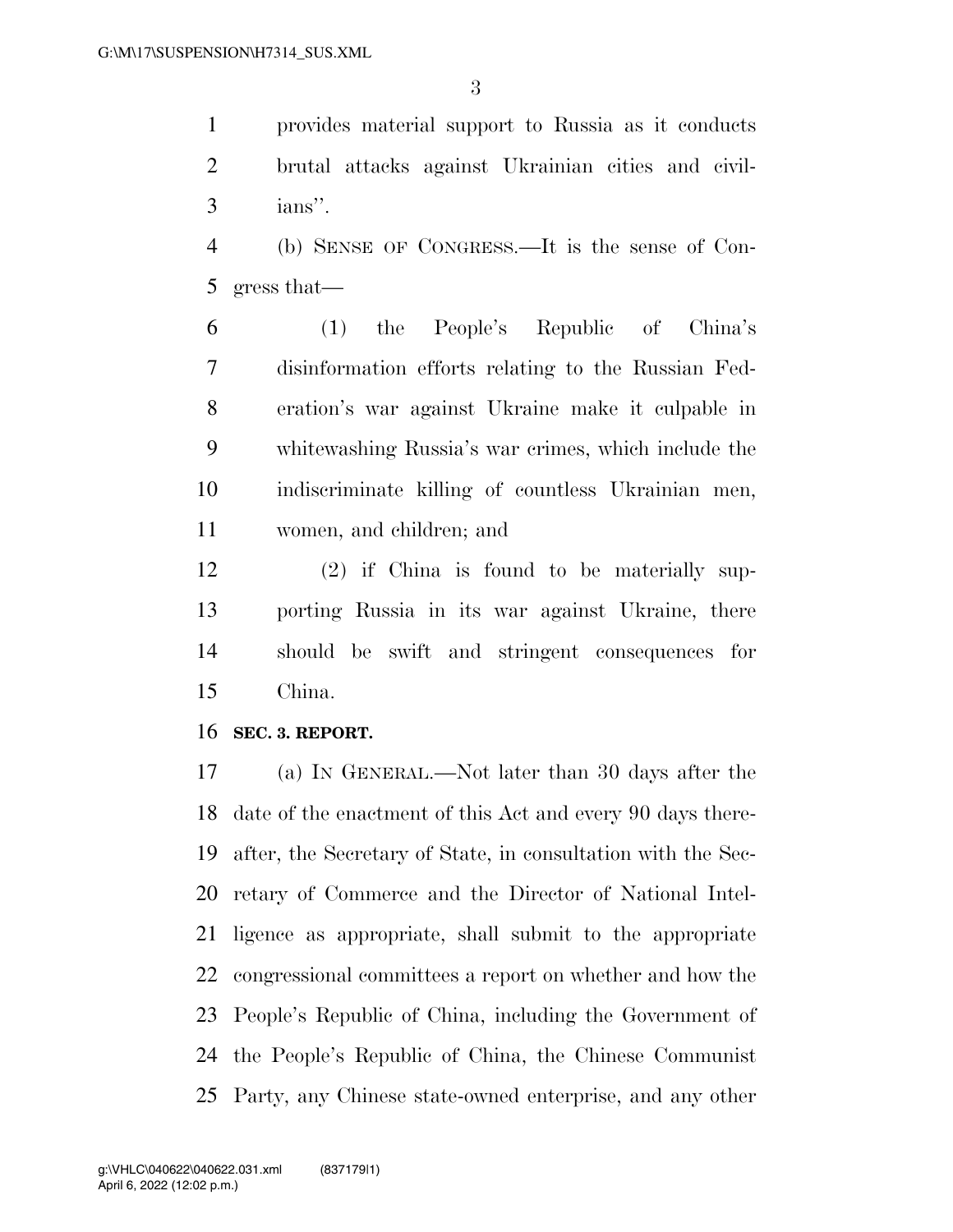Chinese entity, has provided support to the Russian Fed- eration with respect to its unprovoked invasion of and full-scale war against Ukraine.

 (b) MATTERS TO BE INCLUDED.—The report re- quired by subsection (a) shall include a discussion of the People's Republic of China support to the Russian Federa-tion with respect to—

 (1) helping the Government of Russia or Rus- sian entities evade or circumvent United States sanctions or multilateral sanctions and export con-11 trols;

 (2) deliberately inhibiting onsite United States Government export control end-use checks, including interviews and investigations, in China;

 (3) providing Russia with any technology, in- cluding semiconductors classified as EAR99, that supports Russian intelligence or military capabilities; (4) establishing economic or financial arrange- ments that will have the effect of alleviating the im- pact of United States sanctions or multilateral sanc-21 tions:

 (5) furthering Russia's disinformation and propaganda efforts;

 (6) coordinating to hinder the response of mul-tilateral organizations, including the United Nations,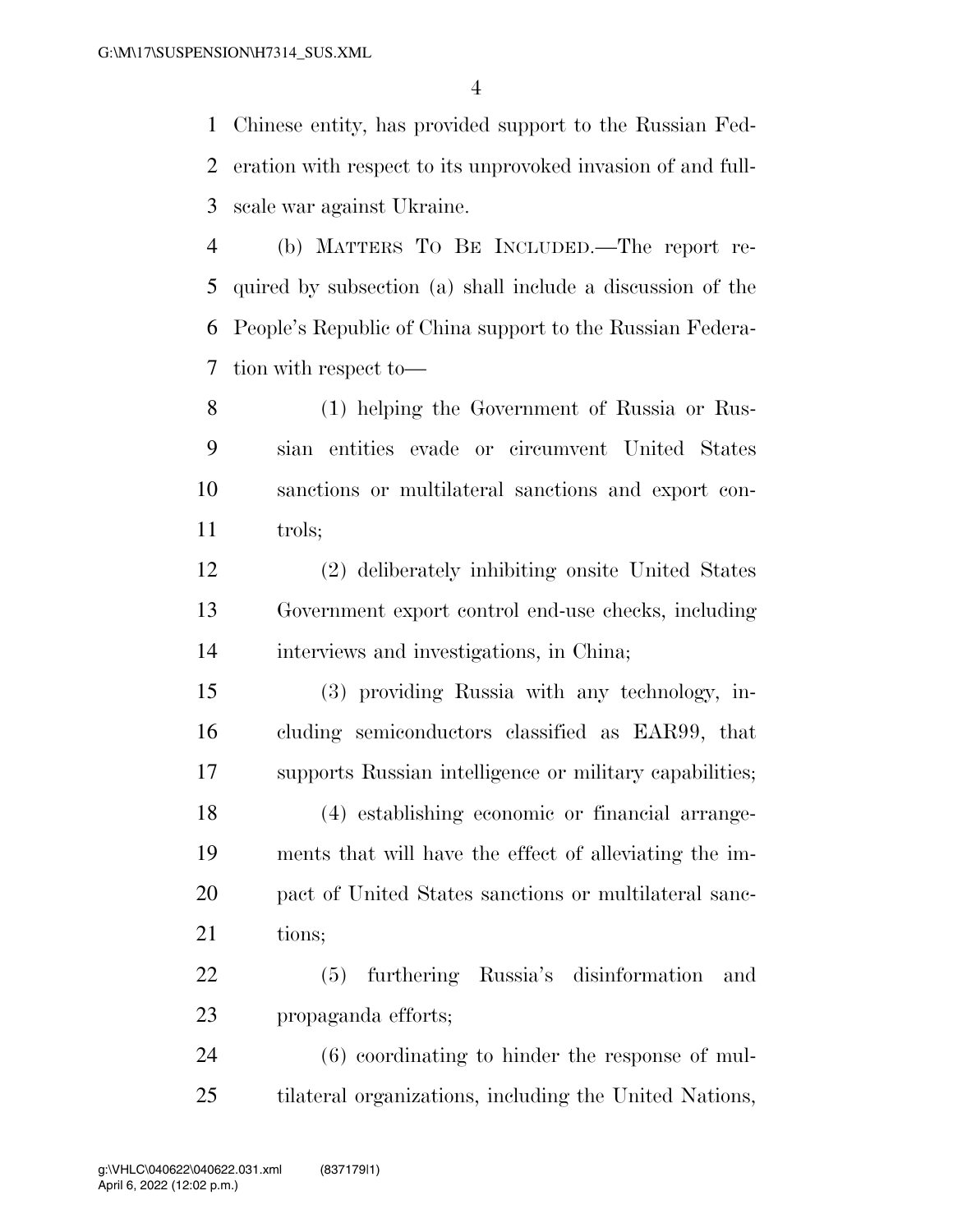to provide assistance to the people or Government of Ukraine, to condemn Russia's war, to hold Russia accountable for the invasion and its prosecution of the war, or to hold those complicit accountable; and (7) providing any material, technical, or logistical support, including to Russian military or intelligence agencies and state-owned or state-linked enterprises. (c) FORM.—The report required by subsection (a) shall be submitted in unclassified form and published on the Department of State's publicly available website. (d) SUNSET.—The requirement to submit the report required by subsection (a) shall terminate on the earlier of— (1) the date on which the Secretary of State de- termines the conflict in Ukraine has ended; or (2) the date that is 2 years after the date of the enactment of this Act. (e) APPROPRIATE CONGRESSIONAL COMMITTEES DE- FINED.—In this section, the term ''appropriate congres- sional committees'' means— (1) the Committee on Foreign Affairs of the

House of Representatives; and